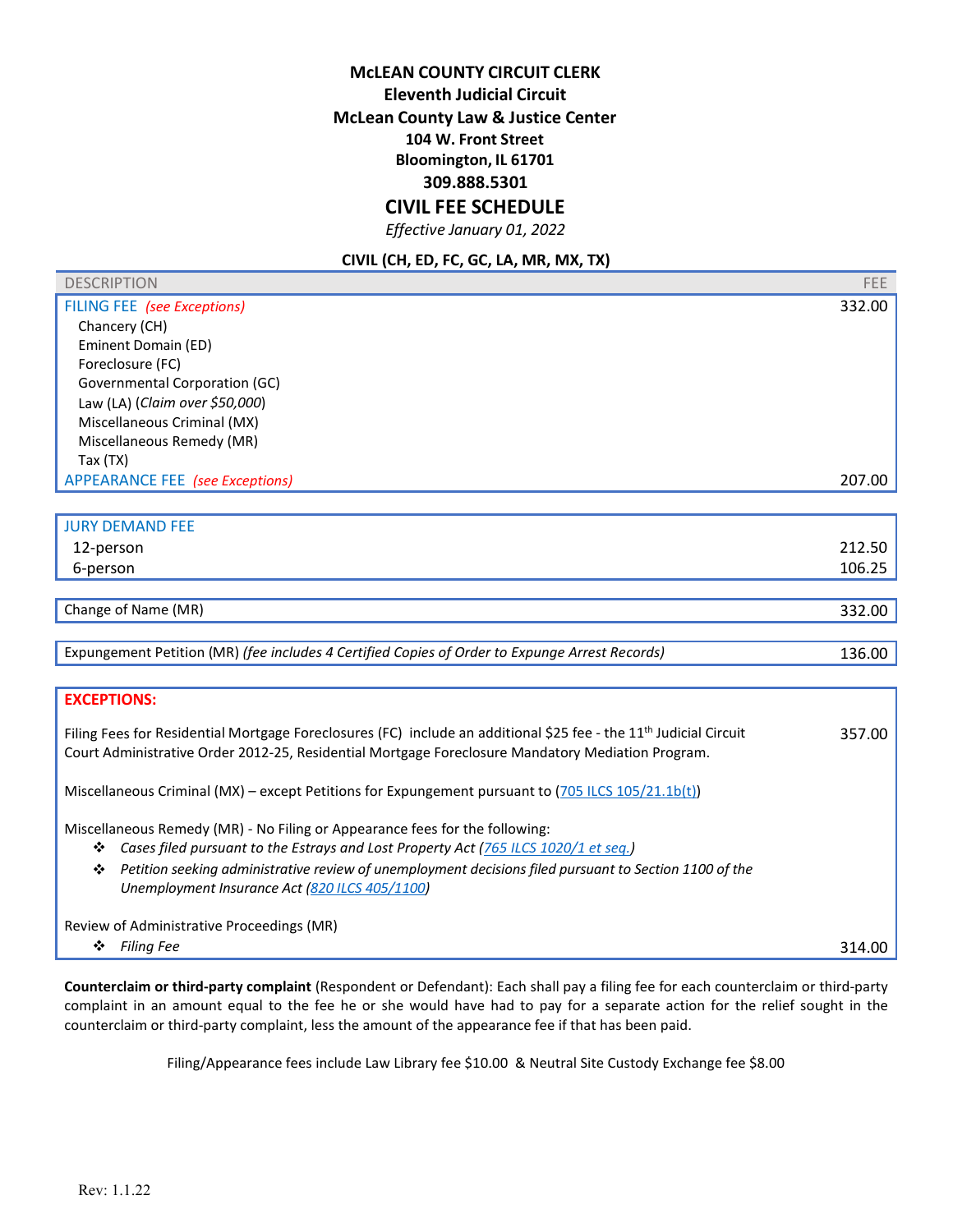## **CIVIL FEE SCHEDULE**

*Effective January 01, 2022* 

#### **GUARDIANSHIP (GR) & PROBATE (PR)**

| <b>DESCRIPTION</b>                     | <b>FEE</b> |
|----------------------------------------|------------|
| FILING FEE (see Exceptions)            | 282.00     |
| Guardianship (GR)                      |            |
| Probate (PR)                           |            |
| <b>APPEARANCE FEE (see Exceptions)</b> | 207.00     |
|                                        |            |
| <b>JURY DEMAND FEE</b>                 | 137.50     |

| <b>ADDITIONAL PROBATE FEES</b>                                                                                                                                                                                                                                                                                             |                        |
|----------------------------------------------------------------------------------------------------------------------------------------------------------------------------------------------------------------------------------------------------------------------------------------------------------------------------|------------------------|
| For each account (other than one final account) filed in the estate of a decedent or ward<br>٠                                                                                                                                                                                                                             | 25.00                  |
| Filing a claim in an estate when the amount claimed is greater than \$150 and not more than<br>$\bullet$<br>\$500                                                                                                                                                                                                          | 25.00                  |
| Filing a claim in an estate when the amount claimed is greater than \$500 and not more than<br>\$10,000                                                                                                                                                                                                                    | 40.00                  |
| Filing a claim in an estate when the amount claimed is more than \$10,000                                                                                                                                                                                                                                                  | 60.00                  |
| Filing in an estate a claim, petition, or supplemental proceeding based upon an action seeking<br>$\bullet$<br>equitable relief including the construction or contest of a will, enforcement of a contract to<br>make a will, and proceedings involving testamentary trusts or the appointment of<br>testamentary trustees | 60.00                  |
| For each certified copy of letters of office, of court order, or other certification<br>$\bullet$                                                                                                                                                                                                                          | $2.00 \ @ \text{page}$ |
| For each exemplification (in addition to certification)                                                                                                                                                                                                                                                                    | 2.00                   |
|                                                                                                                                                                                                                                                                                                                            |                        |

#### **EXCEPTIONS**:

No fee for the appearance of any person for the purpose of consent; or the appearance of an executor, administrator, administrator to collect, guardian, guardian ad litem, or special administrator. [*705 ILCS 105/27.1b(v)(4)*]

Probate (PR) – except the filing of a will pursuant to section 6-1 of the Probate Act of 1975 (755 ILSC 5/6-1)

Probate (PR) - Administration of Decedent's Estate *(705 ILSC 105/27.3f) Filing Fee* 382.00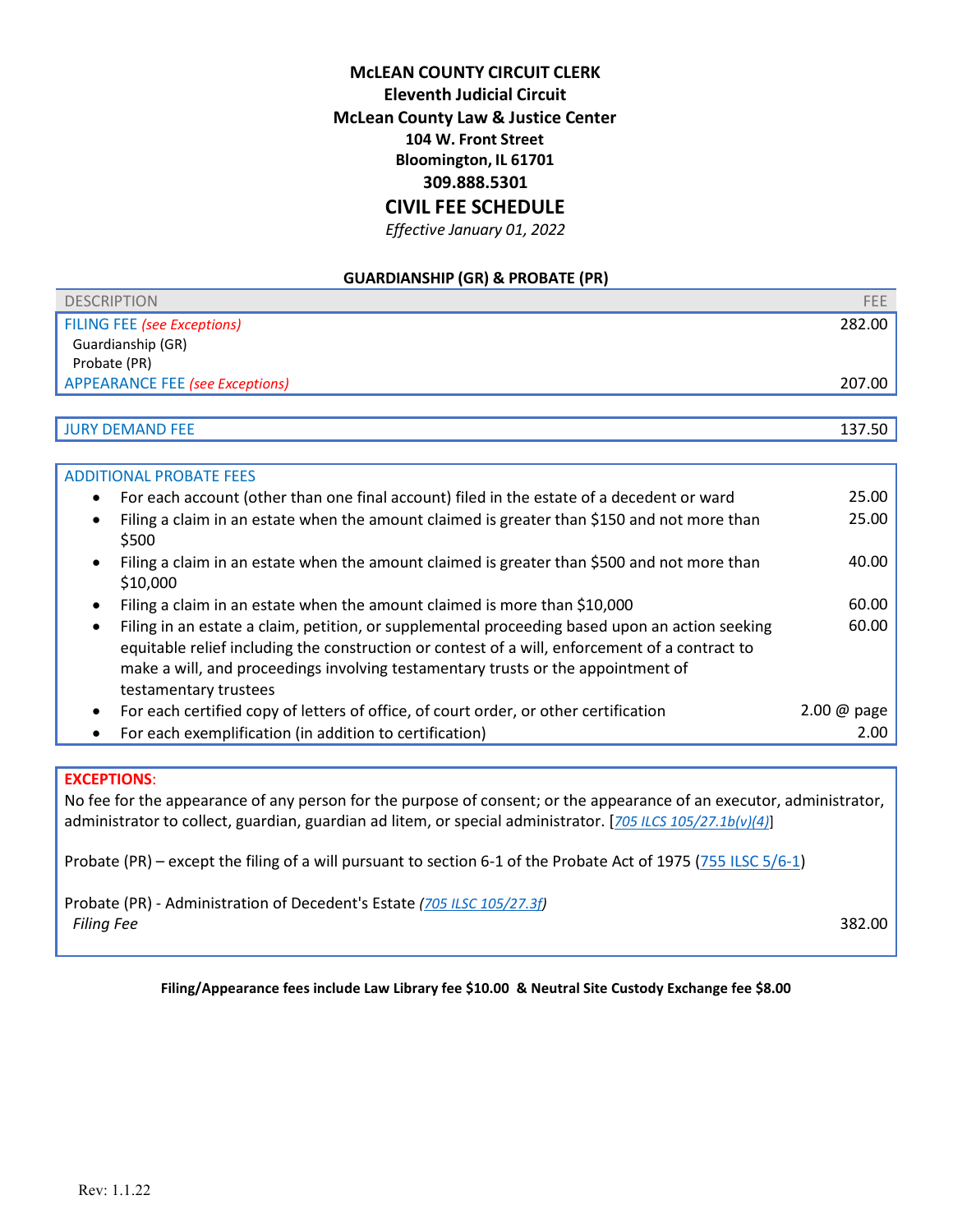## **CIVIL FEE SCHEDULE**

*Effective January 1, 2022* 

#### **ARBITRATION (AR) - EVICTION (EV) - LAW-MAGISTRATE (LA) - SMALL CLAIMS (SC)**

| <b>DESCRIPTION</b>                                                | <b>FEE</b> |
|-------------------------------------------------------------------|------------|
| FILING FEE (AR, EV, LM) (see Exceptions)                          |            |
| Arbitration (AR) (\$15,000.01 - \$50,000.00) [Money damages only) | 332.00     |
| Arbitration (AR) (\$10,000.01 - \$15,000.00) [Money damages only) | 282.00     |
| Eviction (EV)                                                     | 282.00     |
| Law Magistrate (LM) (Claim \$15,000.01 - \$50,000.00)             | 332.00     |
| Law Magistrate (LM) (Claim \$15,000.00 or less)                   | 282.00     |
| Confession of Judgment (LM) (\$15,000.01 to \$50,000.00)          | 332.00     |
| Confession of Judgment (LM) (Up to \$15,000.00)                   | 282.00     |
|                                                                   |            |
| APPEARANCE FEE (AR, EV, LM) (see Exception)                       | 207.00     |
|                                                                   |            |
| <b>FILING FEE (SC)</b>                                            |            |
| Small Claims (SC) (\$2500.01 - \$10,000)                          | 282.00     |
| Small Claims (SC) (\$2,500 or less)                               | 107.00     |
| <b>APPEARANCE FEE (SC)</b>                                        |            |
| Small Claims (SC) (\$2500.01 - \$10,000)                          | 207.00     |
| Small Claims (SC) (\$2,500 or less)                               | 127.00     |
|                                                                   |            |
| <b>JURY DEMAND FEE</b>                                            |            |
| Law Magistrate (LM) / Arbitration (AR)                            |            |
| 6-person                                                          | 106.25     |
| 12-person                                                         | 212.50     |
| <b>Small Claims (SC)</b>                                          |            |
| 6-person                                                          | 12.50      |
| 12-person                                                         | 25.00      |
|                                                                   |            |
| <b>EXCEPTIONS:</b>                                                |            |

|   | Eviction (EV) cases <b>Seeking possession only</b> - pursuant to Article IX of the Code of Civil Procedure |        |
|---|------------------------------------------------------------------------------------------------------------|--------|
|   | $(735 \text{ ILCS } 5/9 - 101 \text{ et } seq)$                                                            |        |
|   | $\div$ Filing Fee                                                                                          | 107.00 |
| ❖ | Appearance fee                                                                                             | 127.00 |
|   |                                                                                                            |        |

**Counterclaim or third-party complaint** (Respondent or Defendant): Each shall pay a filing fee for each counterclaim or third-party complaint in an amount equal to the fee he or she would have had to pay for a separate action for the relief sought in the counterclaim or third-party complaint, less the amount of the appearance fee if that has been paid.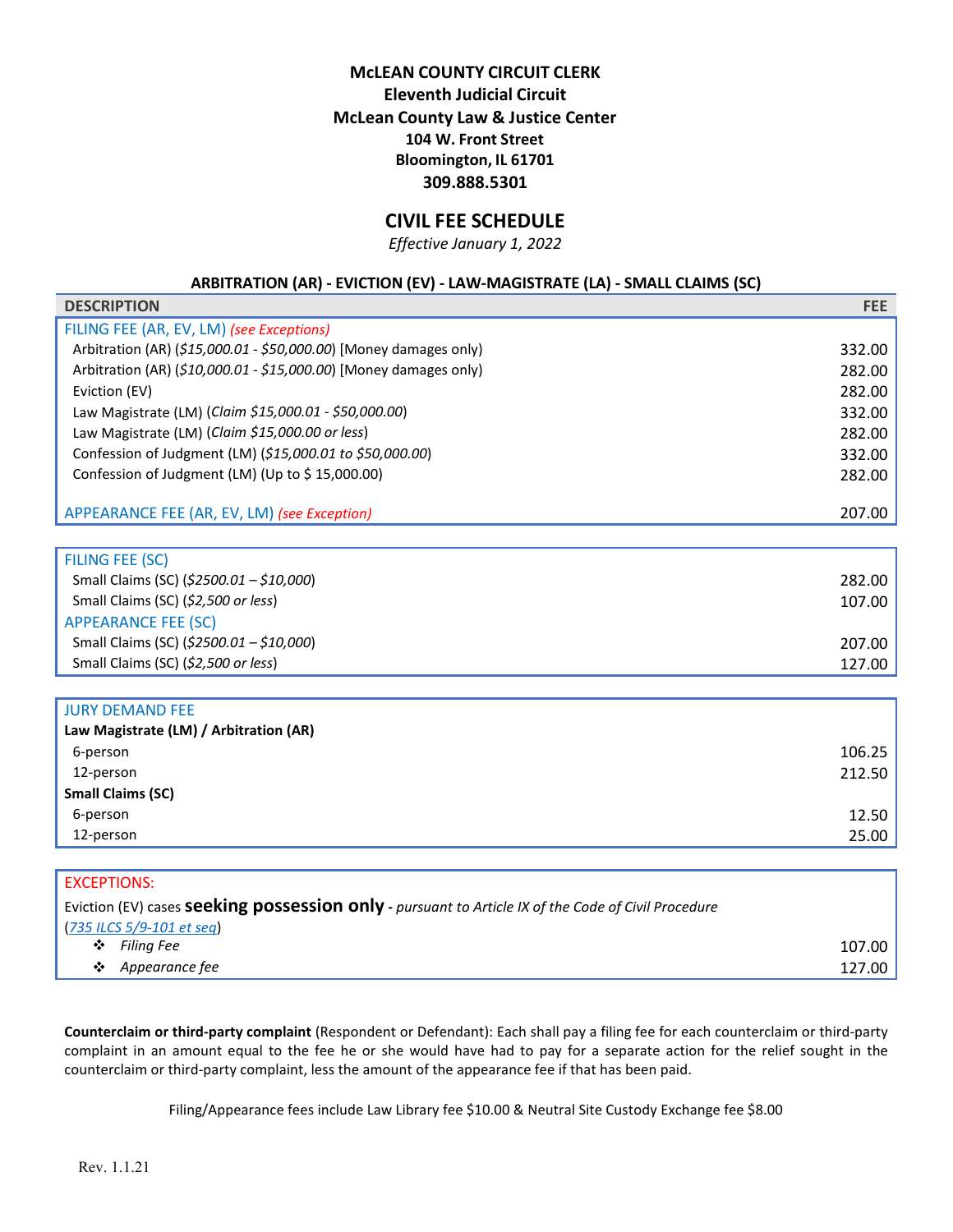## **CIVIL FEE SCHEDULE**

*Effective January 1, 2022* 

### **DISSOLUTION AND FAMILY (DC, DN, FA, AD, OP)**

| <b>DESCRIPTION</b>                           | FEE.   |
|----------------------------------------------|--------|
| FILING FEE (DC, DN, FA) (see Exceptions)     | 332.00 |
| Dissolution WITH Children (DC)               |        |
| Dissolution NO Children (DN)                 |        |
| Family (FA)                                  |        |
| APPEARANCE FEE (DC, DN, FA) (see Exceptions) | 207.00 |
|                                              |        |
| FILING FEE (AD) (see Exceptions)             | 89.00  |
| Adoption (AD)                                |        |
| <b>APPEARANCE FEE (AD)</b>                   | No Fee |

#### **EXCEPTIONS**:

No Filing or Appearance fees for the following:

- Order of Protection (OP)
- Petitions for appointment of a confidential intermediary filed pursuant to Section 18.3a of the Adoption Act (750 ILCS 50/18.3a) (AD)
- Petitions filed pursuant to the Parental Notice of Abortion Act of 1995 (750 ILCS 70/1 et seq) (FA)
- Voluntary petitions to determine parentage filed pursuant to section 309 of the Illinois Parentage Act of 2015 (750 ILCS 46/309) (FA)

**Counterclaim or third-party complaint** (Respondent or Defendant): Each shall pay a filing fee for each counterclaim or third-party complaint in an amount equal to the fee he or she would have had to pay for a separate action for the relief sought in the counterclaim or third-party complaint, less the amount of the appearance fee if that has been paid.